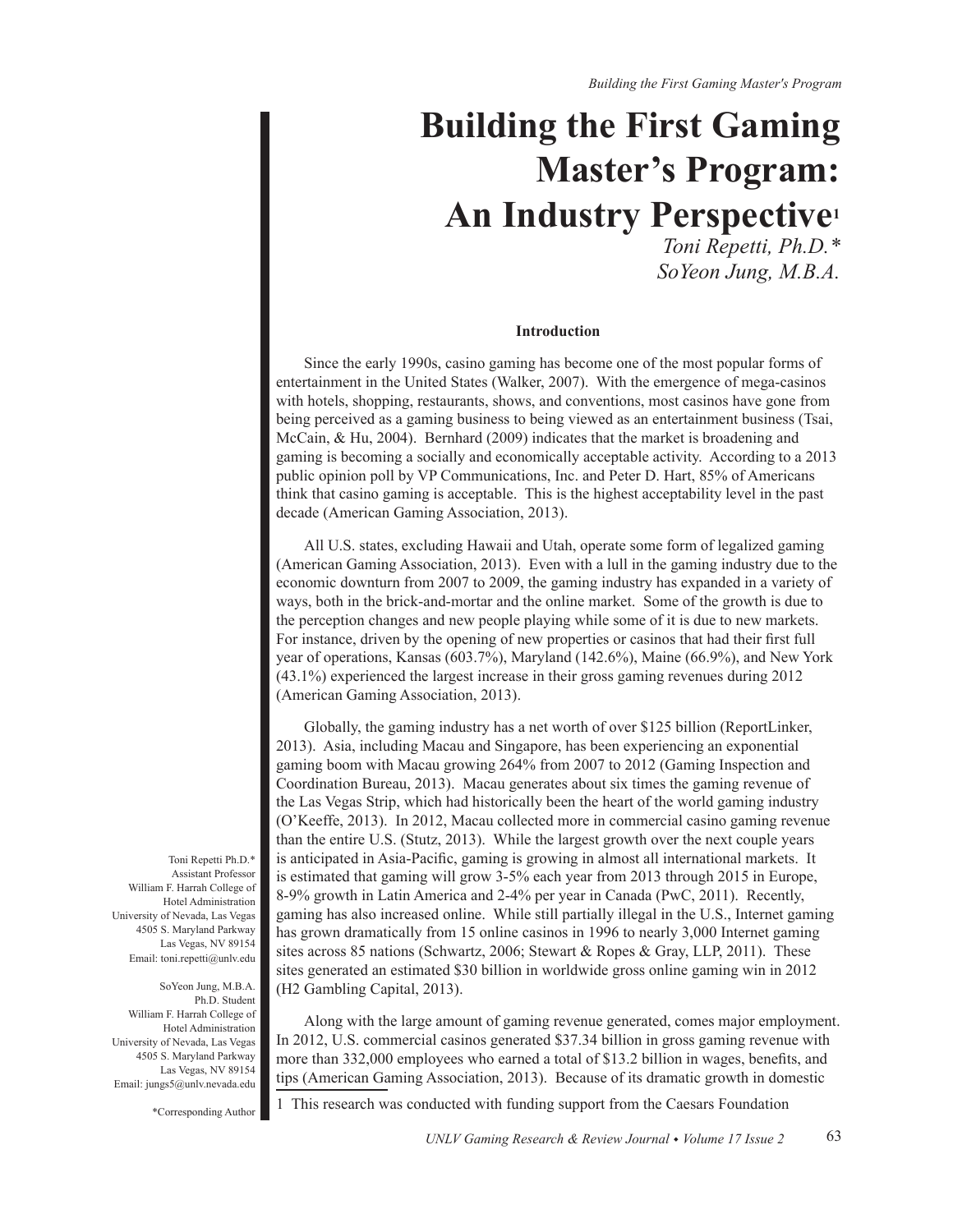and international markets as well as on the Internet, the gaming industry has undoubtedly massive potential for additional employment. The increased legalization and expansion of gaming has changed the landscape of gaming career opportunities. Macau struggles with a serious shortage of employees because of the casino industry's exponential growth (King & Hang, 2011). Moreover, emerging issues such as regulation matters and fierce competition make the industry more complex. Bernhard and Ahlgren (2011) indicate that as the gaming industry continues to evolve, the focus of executive decisions on the global gaming industry changes from less complicated decisions such as casino floor configuration to more complicated decisions such as the configuration and allocation of development capital. Therefore, the need for more qualified management candidates has increased. However, despite the potential growth and increasing complexity of the gaming industry, gaming education is still at an early stage.

Few gaming programs are offered at the undergraduate level either as a degree, concentration, or certification. Some such programs include: University of Nevada, Las Vegas – concentration; University of Nevada, Reno – minor; University of Southern Mississippi – major and certificate; University of Massachusetts – online certificate. A larger variety of universities also offer minimal gaming courses each year. The area that is lacking though is that there is currently no master's program offered in gaming management anywhere in the U.S. or internationally. Furthermore, no studies have been conducted on curriculum that addresses the needs of the gaming industry at the undergraduate or graduate level. The majority of curriculum research has focused on the overall hospitality industry (Gursoy & Swanger, 2004), or the subsectors of hotels (Kay & Russette, 2000; Tesone & Ricci, 2006) or food service (Horng & Lu, 2006). In addition to the lack of higher level gaming programs, Nevada's economic development agenda states that the focus for the state should be "Nevada as the U.S. online gaming center" and "Las Vegas as the intellectual capital of global gaming" (Brookings Mountain West,  $2011$ , p. 6). One way to accomplish this would be implementing the only gaming management master's program in the world. Due to the importance of the gaming industry and the absence of a gaming master's, a comprehensive study examining a master's program in gaming management appears highly needed.

Prompted by the needs and opportunities resulting from the expanding gaming industry, this study intends to provide information on the feasibility of building a master's program in gaming management. More specifically, the current study will highlight industry professionals' expectations of a gaming master's program. The specific research questions for this study are:

• How important do gaming industry professionals consider a master's degree to a successful career in gaming?

What is the current level of interest by gaming industry professionals regarding a master's program in gaming management?

What is the most preferred delivery format for a master's in gaming?

Should gaming work experience be required for admittance into a gaming master's program? If so, how many years?

• Should management experience in gaming be required for admittance into a gaming master's program? If so, how many years?

• How important do gaming industry professionals believe certain course content is to a successful gaming master's program?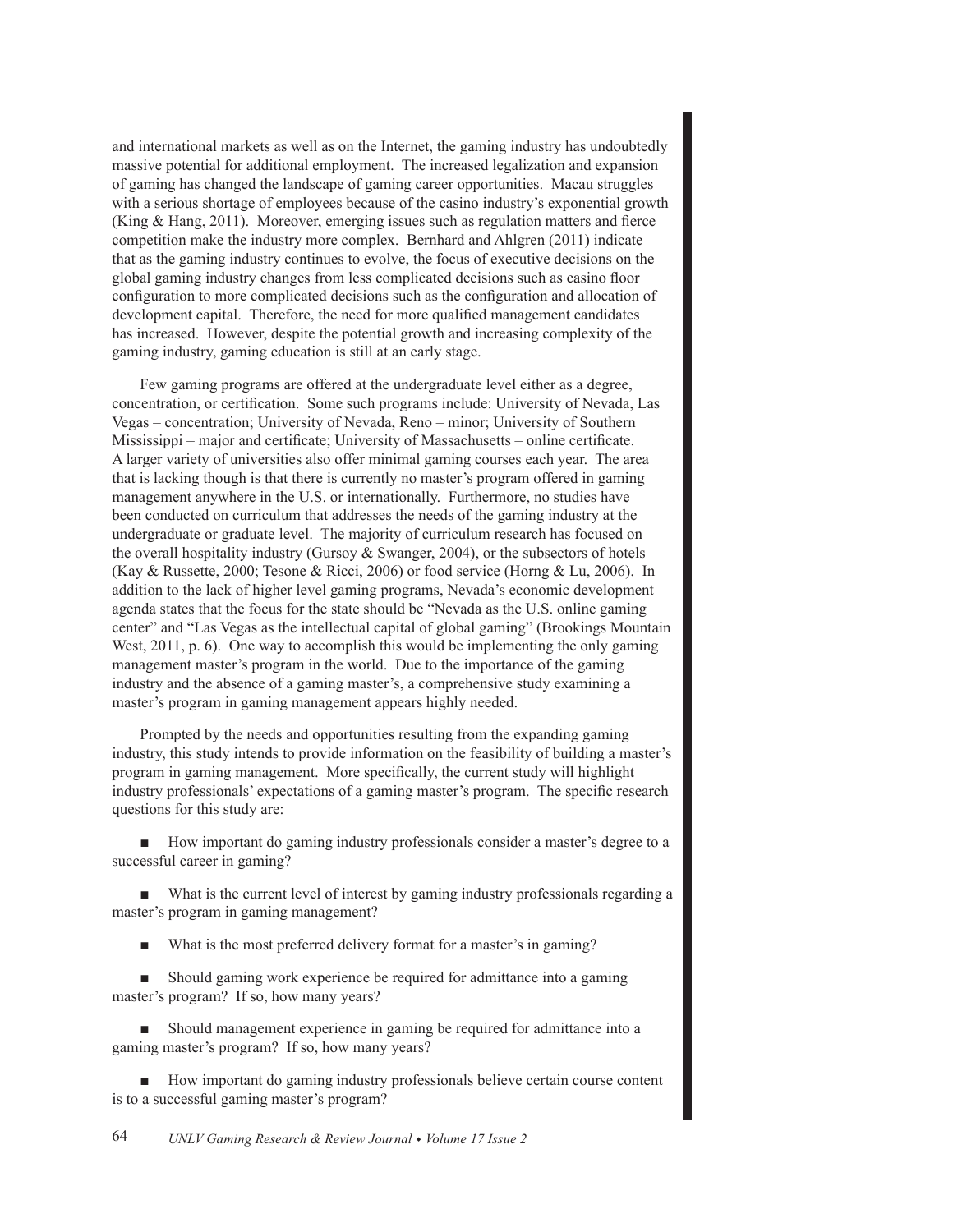$\blacksquare$  Are there significant differences in the level of importance for each content area based on demographic sub-groups of gender, age, education, years of experience, department, and salary?

## **Literature Review**

## *Pursuing a master's degree*

The main objective of every academic program is that their graduates leave more proficient in their fields than when they entered. Hospitality programs are not the exception. It is commonly held that "the multidisciplinary nature of hospitality education, its diverse institutional origin, and its increased connection to the industry make hospitality programs a unique field of study" (Gursoy, Rahman, & Swanger, 2012, p. 41). Several stakeholders have interests in hospitality programs (Ramakrishna & Nebel, 1996). The authors note that "to state an analogy, hospitality programs may be seen as "factories," with students being the "raw materials" which need to be transformed into the "final product" that the hotel industry, the "consumer," is willing to buy" (p. 47). After all, the ultimate objective is for graduates to learn the right skills needed in the workplace, which will enable them to get jobs that are challenging and financially rewarding.

According to the Graduate Management Admission Council (2012), a global nonprofit education organization of leading graduate business schools and the owner of the Graduate Management Admission Test (GMAT), the top five motivations for pursuing a graduate management education are to: 1) increase job opportunities, 2) increase salary potential, 3) develop business knowledge, skills, and abilities, 4) accelerate career paths, and 5) develop managerial skills. Nevertheless, Cargill (1995) finds that less than 25% of respondents agree that a management candidate with a master's degree is offered a higher salary, a higher position, or are more promotable than one with a four-year degree, if other qualifications are equal. With regard to a question whether there are any immediate benefits to pursuing a master's degree, the research finds that 19% of the respondents state that there are no immediate benefits to the master's degree and 36% left the question blank.

An issue to examine when considering whether the industry should encourage the pursuit of a master's degree is it's future importance in gaming. Eadington (1995) explains "there is not another industry in the world that has experienced a transformation like that of the casino industry over the past 40 years" (p. 58). The brisk and extensive spread of gaming across brick  $\&$  mortar, online, and international markets have opened the doors for solid careers in gaming. This remarkable change has had dramatic effects on demands for and the required skills of casino employees. In examining higher education in gaming, Cummings and Brewer (1996) conclude that as gaming continues to become economically vital, competitive, and complicated in regulatory requirements, the demand for professionally educated casino employees will grow. The increasing complexity in the hospitality industry requires employees to be better prepared with prolonged education (Tsai et al., 2004). Complex, specialized problems will best be solved by those with advanced educations; therefore, a graduate education will become increasingly important to hospitality industry professionals in the future (Smith, 1990).

Cargill (1995) indicates that in order for hospitality master's degree programs to be successful, it is essential that hospitality industry professionals be informed of the benefits of hiring managers with a master's degree in the field. The author suggests that administrators should honestly question whether the master's degree program they are contemplating have been inspired by faculty concern for academic prestige or in response to hospitality industry demand. When recruiters can easily differentiate between students with and without a master's degree, then the master's programs can truly call themselves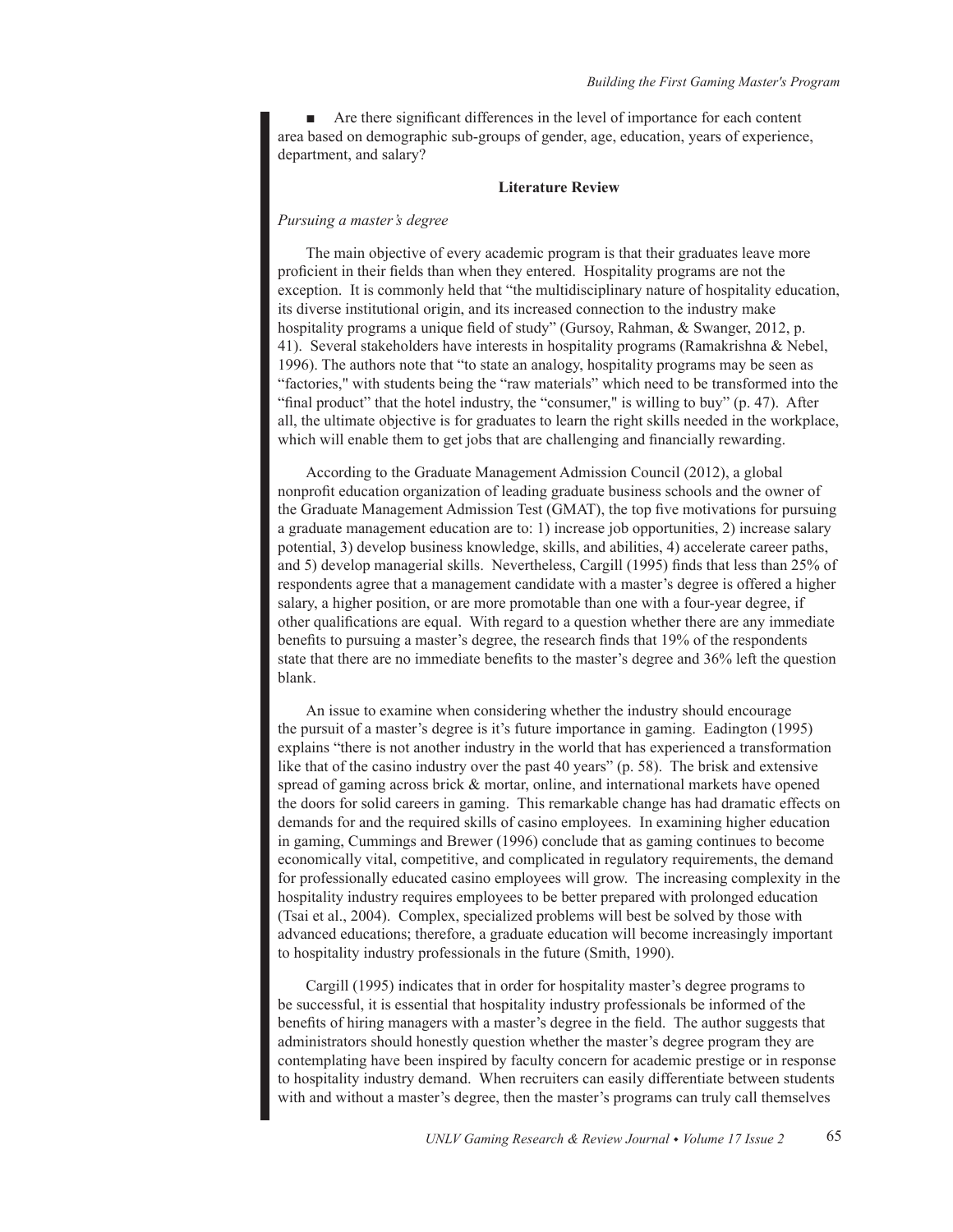successful. Universities should consider what role a master's program could do to polish prospective students. Bosselman and Fernsten (1989) recommend the contemplation of both programs and student goals before taking on the risk of a new program. Pizam  $(1985)$  stipulates that it is necessary to evaluate whether master's degree programs satisfy a desire to glorify academic institutions or rather to advance the state of hospitality management. He contends that their usefulness depends on the benefits to the student and congruence with industry and academia needs.

The gaming industry, a subsector of hospitality, is no different. However, gaming education is still in an initial stage. As noted earlier, there are few universities with gaming programs and no known colleges with a master's in gaming. Gaming education programs can play a significant role in bridging the gap between the gaming industry and hospitality academia. Bernhard and Ahlgren (2011) state that Las Vegas must be active in culminating talent that can handle the complex future of the gaming industry and the main way to do this is by bridging the gap between UNLV and the "gaming laboratories" that are less than a mile away. The Las Vegas Strip alone has 42 unrestricted gaming licenses while Nevada as a whole has 336 (Nevada Gaming Control Board, 2012, 2013). When taking into accounting restricted operators, slot route operators, and manufacturers, Nevada has 2,933 active licenses as of June 30, 2013 (Nevada Gaming Control Board, 2013).

# *Industry insight into curriculum development*

Hospitality professionals expect academia to have students prepared with a practical sense of the industry as well as a relevant skilled ability (Lefever & Withiam, 1998). Educators realize the need of planning a curriculum from the industry's point of view and support the importance of industry in developing curriculum (Assante, Huffman, & Harp, 2007; Dopson & Nelson, 2003; Solnet, Robinson, & Cooper, 2007). The complex nature of the industry along with modern economic circumstance has resulted in many programs adopting curricula that not only focuses on traditional management and operations course work but which also include a comprehensive tactic to the "business of hospitality" (Rappole, 2000).

Milman (2001) suggests that when building curriculum the institution, program, and external constituents should be involved. One of the more important external constituents for a hospitality program are the industry leaders who are responsible for hiring the students from the program. In an effort to redesign the Master of Professional Studies (MPS) program in the School of Hotel Administration at Cornell University, Enz. Renaghan, and Geller (1993) survey four groups of stakeholders of the program: senior hospitality industry professionals, MPS alumni, incoming MPS students, and hospitality faculty. The study attempts to identify the skills these stakeholders consider to be critical for success in hospitality organizations and what they look for when hiring a graduate with a master's degree.

To deliver high-quality, industry-relevant hospitality education, educators must continually identify and investigate competencies the industry recognizes as being essential for successful managers (Okeiyi, Finley, & Postel, 1994). Despite the soft economy, the hospitality industry is constantly short of skilled workers and one major reason is that "education and training systems are often ill-adapted to industry's needs" (Solnet, 2003, p. 386). The disconnect between hospitality education and hospitality industry's need caused the labor shortage. Hence, active interaction between educators and the industry is essential in hospitality education. For a hospitality program to successfully prepare its graduates for industry employment, the ever-changing needs of this enormous industry must be reflected in the curriculum. It is now up to the hospitality programs to incorporate them and the hospitality students to maximize their understanding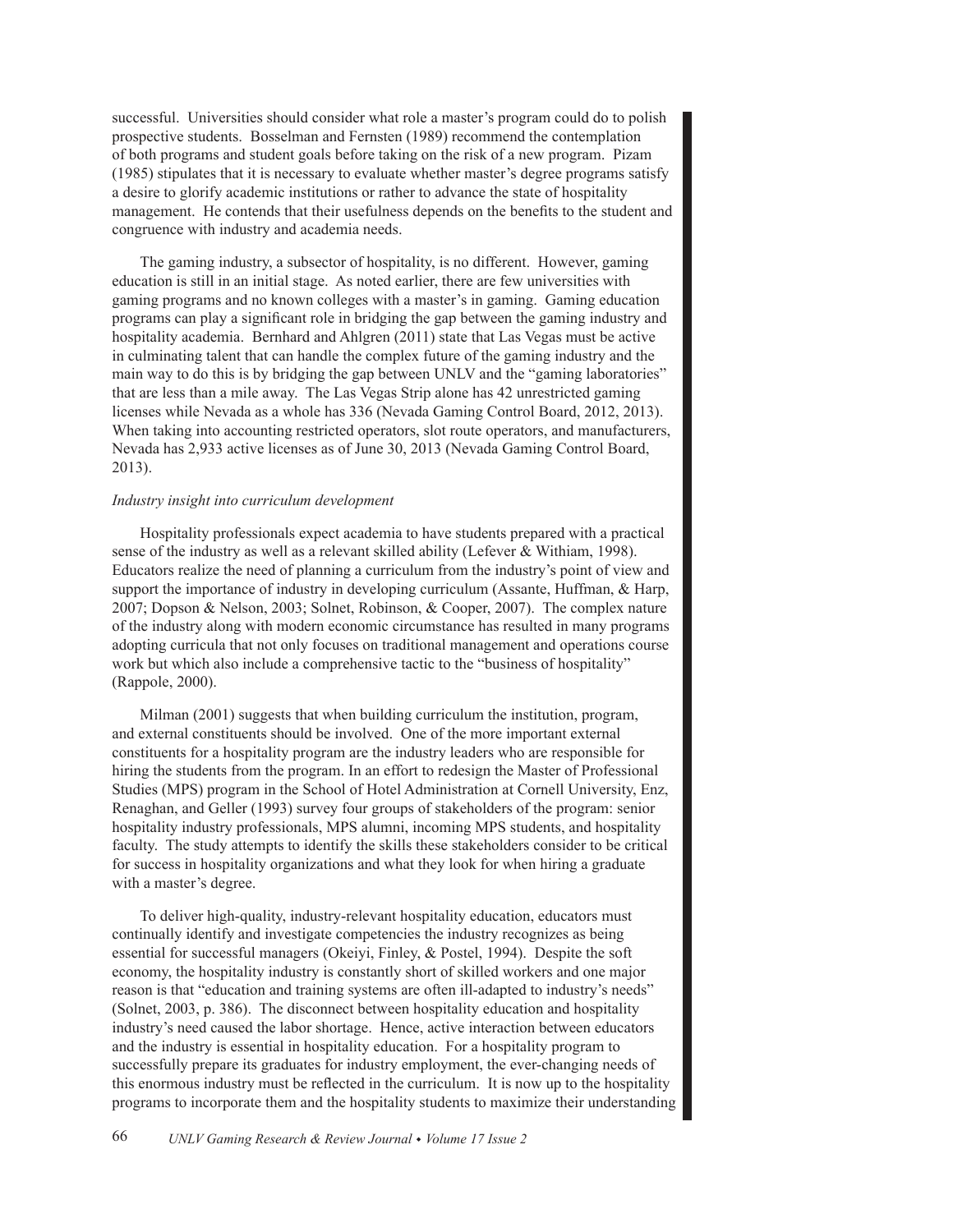and application of them (Gursoy et al., 2012). Nelson and Dopson  $(2001)$  suggest that industry relevant curriculum needs to be one of the top strategic concerns of a hospitality program. Gursoy et al.  $(2012)$  also indicate that it is necessary to incorporate the perspectives, needs, and demands of industry professionals into the hospitality curriculum.

Tsai et al. (2004) also indicate that as the gaming industry expands, the demand for managerial staff from the gaming industry grows dramatically. Despite the increasing demand, the job requirement is becoming severe at the same time because gaming employees are subject to unique circumstances, issues, and regulations. A thorough groundwork for the gaming industry requires "a little more than business 101" or knowledge of lodging operations alone (Jerrett, 1995). There are many challenges executives face including regulations, competition, financing, customer development, and public relations (Cumming, 1996). In fact, the casino executive needs to be the expert in more fields than most other executives (Cumming, 1996).

To be feasible and successful, it is imperative that the master's of gaming management be highly valued by the industry. Nelson and Dopson  $(2001)$  suggest "curriculum relevancy to industry needs is one of the top strategic concerns in hospitality education" (p.58). Paulson (2001) further proposes "postsecondary education institutions must reach a working relationship with business and industry to create educated competent workers... the result must be a partnership" (p.51). Therefore, the top hospitality schools are aware of the necessity of modifying curricula to a changing environment in conjunction with the industry, leading students to be better prepared to be successful (Freed, 2010). Gursoy and Swanger (2004) suggest a curriculum model for hospitality programs in business schools and propose curriculum based on industry professionals' perceptions of the importance of course area. Gursoy and Swanger (2005) further propose specific content areas that should be addressed in each course area from the industry's perspective. In the Brookings Mountain West  $(2011)$  report on Nevada's economy it is mentioned that Nevada higher education needs to engage business leaders to understand the skills needed for the high demand occupations and that business leaders should participate in the design of the curricula.

Hospitality educators face a challenge to incorporate the needs of the industry as well as identify clear objectives for the curriculum (Dopson & Tas, 2004). It is imperative to close or, at least, narrow the gap between what kinds of courses are offered at universities and what the industry expects (Dopson & Tas, 2004; Okeiyi et al., 1994). The process of development and review of curriculum must also be ongoing (Gursoy  $\&$  Swanger, 2004; Gursoy & Swanger, 2005; Pavesic, 1993). The current study intends to explore the feasibility of a master's program in gaming by providing practical insights from the industry and by finding out what the gaming industry would look for from a master's program.

# **Methodology**

# *Questionnaire Development*

A quantitative survey was developed using a multiple step process. In the first step, UNLV's current Master of Science in Hotel Administration requirements and curriculum were evaluated and analyzed. Following a similar degree structure, a list of courses was developed around the specifics of the gaming industry and it's interdisciplinary nature. In the next step, UNLV gaming faculty were asked to evaluate and give feedback on the proposed courses based on their extensive industry and academia experience. These courses were converted to main course content topics to give more specifics of what a course would cover rather than just a course name. In the next step, a survey was built in which respondents were asked to evaluate the importance of each of these core content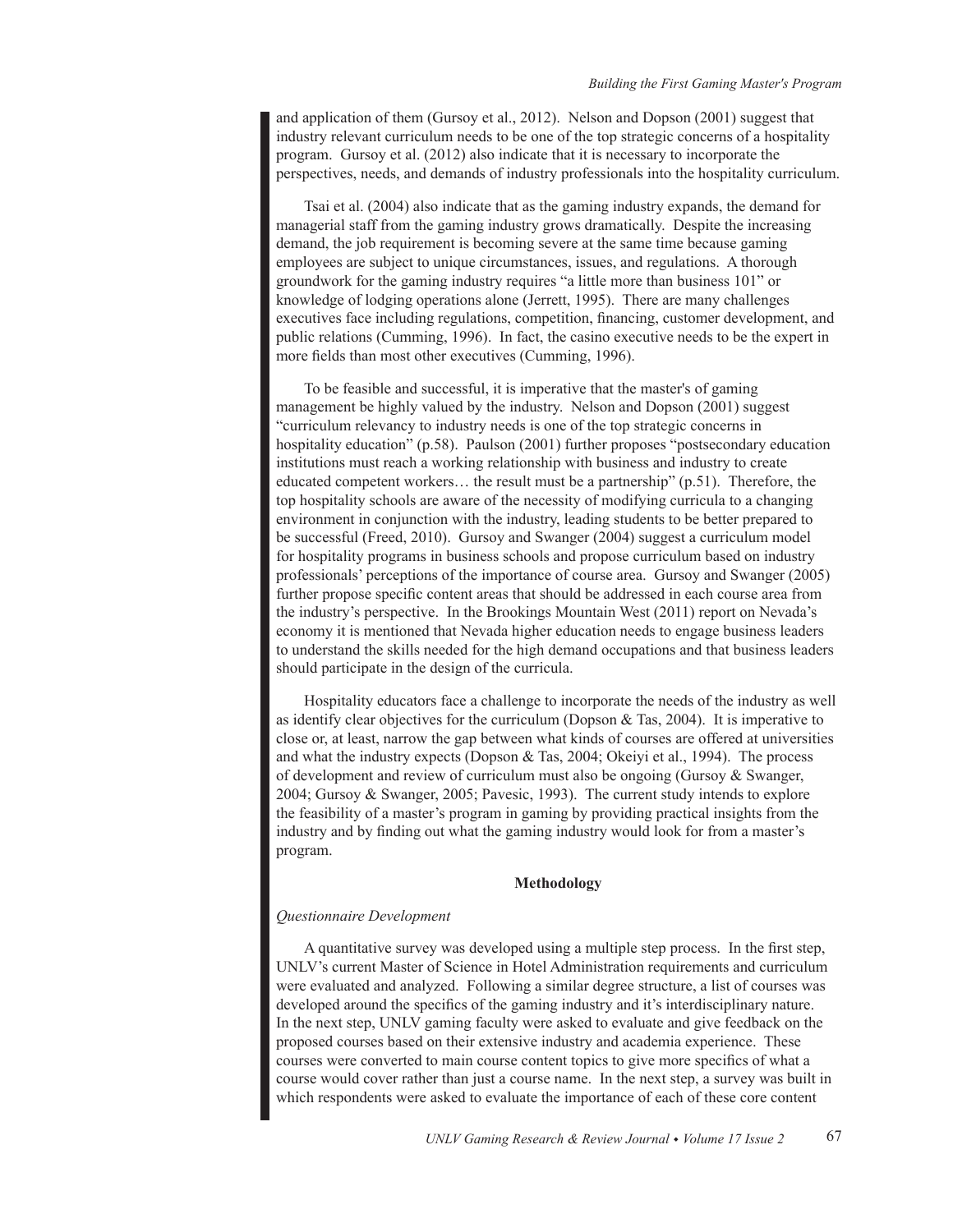areas on a Likert scale of 1-5 (1 = Extremely unimportant, 2 = Somewhat unimportant, 3  $=$  Neutral,  $4 =$  Somewhat important,  $5 =$  Extremely important). The survey was then pilot tested on industry and academic professionals at the 15th International Conference on Gambling and Risk Taking. Based on the pilot study additional course content was added and other content was clarified for the final survey. The final survey included not only these course content areas, but participants thoughts on admission and degree structure.

## *Data Collection*

The survey was developed as an online survey and was distributed using nonprobability sampling techniques. Distribution of the survey occurred in two ways. Judgment sampling was used to send emails requests to specific individuals who had expressed interest in participating during the pilot study, professional contacts of the researchers and UNLV faculty, and a listsery of current and recently graduated UNLV hotel college students. Judgment sampling was also used to select which groups on various social media sites, including Facebook, Twitter, and LinkedIn, on which to post a link and call for participants for the survey. The link was posted on over 25 different gaming specific groups within these sites. A snowball technique was also used by asking all participants to forward the survey to anyone they thought would also be interested in participating.

# *Data Analysis*

All data was analyzed using a two-step process. First, descriptive statistics were run to determine demographic information of participants. Frequency and mean scores were also run for the admission and degree structure questions. Overall mean scores for the importance of each content area were also computed. A series of independent sample t-tests and one-way analysis of variance (ANOVA) comparisons were performed to see If there were any significant differences in the importance of each course content area among various demographics groups. All t-tests and ANOVA comparisons were conducted using an alpha level of .05.

#### **Results**

The survey was active from June 24, 2013 to July 30, 2013. During this period 275 participants started the survey and 214, 77.8%, completed the survey. Of the 214 that were completed, 13 were deleted from the analysis because the participants had no work experience in the gaming industry. All analysis was based on the 201 completed surveys from participants with some amount of gaming industry experience. The  $201$ surveys equated to a  $73.1\%$  completion rate. A response rate cannot be computed since the number of people who saw the link to the survey via the snowball technique or on the social media groups is unknown.

# *Demographics*

Of the 201 participants,  $67.7\%$  were male and 32.3% were female which is in line with the representation of women in the gaming industry. The youngest participant was 18 and the oldest was 81, with a mean age of 45 years. Over 78% of the participants were 35 years or older. The majority of the participants, 69.7%, obtained a 4 year degree or higher with 30.9% holding a Master's or Professional degree. The most common salary range was  $$50,001 - $75,000$  with 19.9% of the participants making this much in their current position. The next most common salary range was those making over  $$200,000$ which accounted for 17.9% of the respondents. Respondents were also asked how many years of work experience they had in the gaming industry. The minimum was less than a year and the maximum was 47 years with a mean of 16.2 years. Table 1 shows the full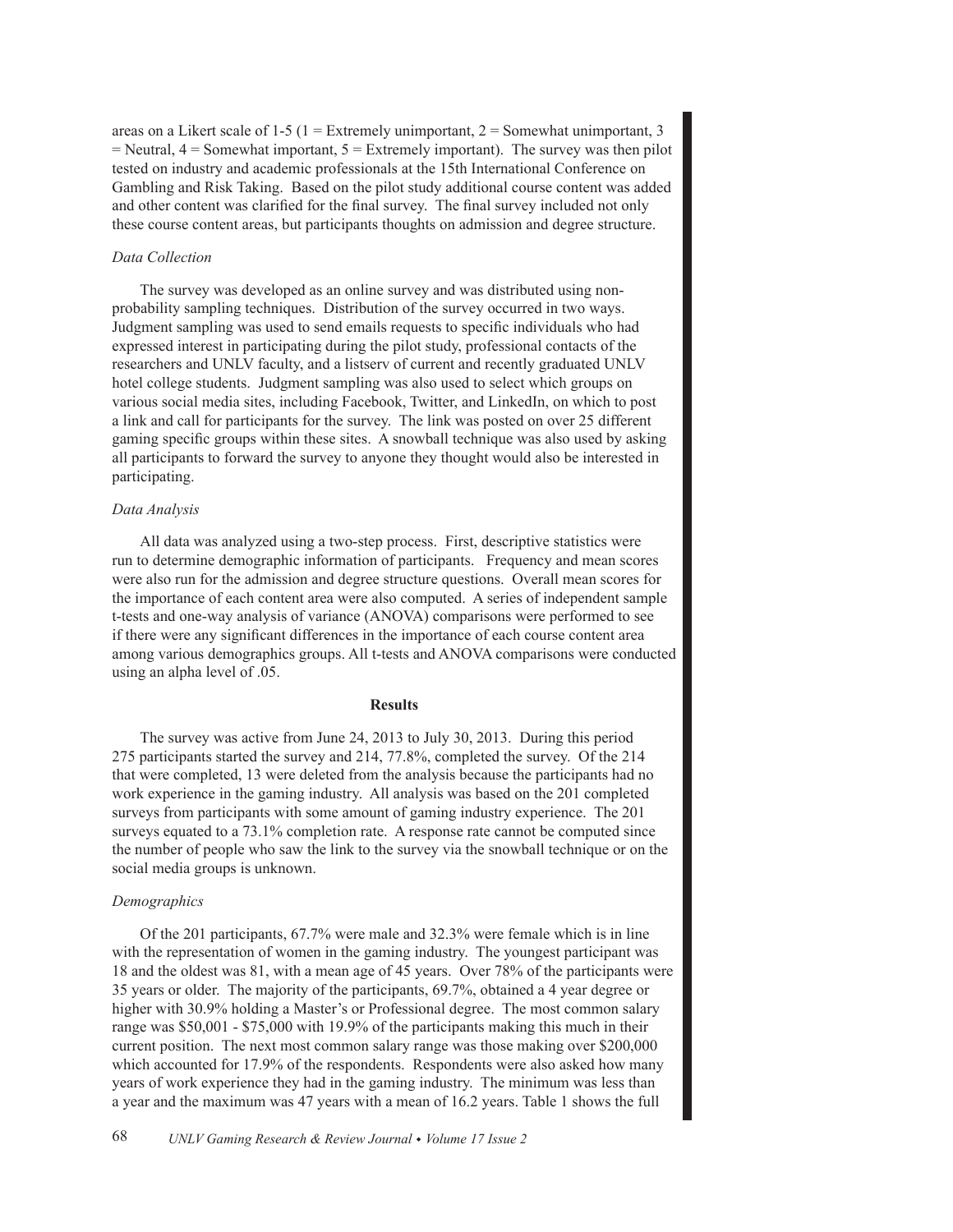descriptive profile of the participants.

Table 1

*Demographics*

|                            | N              | % of total |
|----------------------------|----------------|------------|
| Gender                     |                |            |
| Male                       | 136            | 67.7       |
| Female                     | 65             | 32.3       |
| Total                      | 201            | 100.0      |
| Age                        |                |            |
| Under 25                   | $\overline{7}$ | 3.5        |
| 25-34                      | 37             | 18.4       |
| 35-44                      | 54             | 26.9       |
| 45-54                      | 59             | 29.4       |
| 55-64                      | 32             | 15.9       |
| 65 and Over                | 12             | 6.0        |
| Total                      | 201            | 100.0      |
| Education                  |                |            |
| High school & below        | 9              | 4.5        |
| Some college               | 28             | 13.9       |
| 2 year degree              | 24             | 11.9       |
| 4 year degree              | 78             | 38.8       |
| Master's                   | 56             | 27.9       |
| Professional (JD, PhD)     | 6              | 3.0        |
| Total                      | 201            | 100.0      |
| Salary                     |                |            |
| $$0 - $25,000$             | 10             | 5.0        |
| $$25,001 - $50,000$        | 23             | 11.4       |
| $$50,001 - $75,000$        | 40             | 19.9       |
| \$75,001 - \$100,000       | 34             | 16.9       |
| $$100,001 - $125,000$      | 22             | 10.9       |
| $$125,001 - $150,000$      | 14             | 7.0        |
| $$150,001 - $175,000$      | 9              | 4.5        |
| $$175,001 - $200,000$      | 9              | 4.5        |
| Over \$200,000             | 36             | 17.9       |
| Refused to answer          | $\overline{4}$ | 2.0        |
| Total                      | 201            | 100.0      |
| Years of Gaming Experience |                |            |
| $0 - 5$                    | 40             | 19.9       |
| $6 - 10$                   | 32             | 15.9       |
| $11 - 15$                  | 33             | 16.4       |
| $16 - 20$                  | 39             | 19.4       |
| $21 - 25$                  | 25             | 12.4       |
| Over 25                    | 32             | 15.9       |
| Total                      | 201            | 100.0      |

Respondents were from a variety of departments and gaming regions.

Participants were only able to select one department and the results are shown in Table 2. The most common department was Executive with 20.4% of the participants. Participants were asked for job titles, and the job titles were matched to the department selected for validity of the selection. A couple respondents selected other as their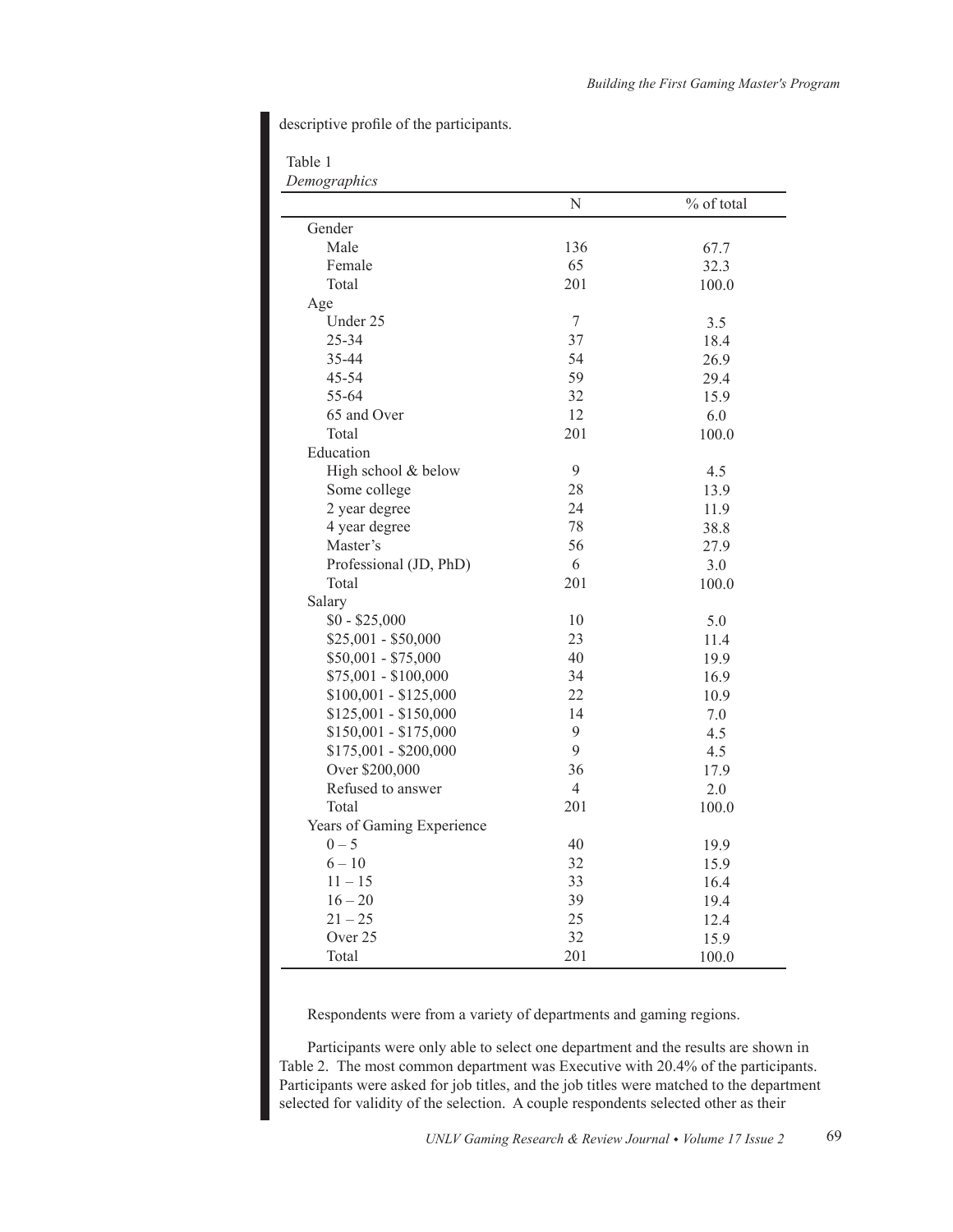department, but had a job title of President. They were left in other as it was believed these were those who owned their own consulting companies and/or presidents of gaming machine manufacturing companies. To make sure the survey was better representative of the entire gaming region and not just Las Vegas, participants were asked to select which geographic region their companies operate in. Table 3 shows the number of participants that operate in each region. Since participants were able to select more than one region the percentages will add up to more than 100%. All 48 U.S. states with legalized gaming were represented in the survey. An example of those categorized as other international locations included Russia, Korea, South America, Central America, Mexico, Singapore, Philippines, India, and Africa, in addition to cruise ships.

*Department*

|                          | N   | % of total |
|--------------------------|-----|------------|
| Gaming                   |     |            |
| Table games              | 29  | 14.4       |
| <b>Slots</b>             | 11  | 5.5        |
| Other gaming             | 1   | .5         |
| Internet gaming          | 3   | 1.5        |
| Non-gaming operations    |     |            |
| Hotel                    | 6   | 3.0        |
| Food & beverage          | 4   | 2.0        |
| Administrative & general |     |            |
| Accounting/Finance       | 22  | 10.9       |
| Audit                    | 8   | 4.0        |
| Human resources          | 9   | 4.5        |
| Information technology   | 8   | 4.0        |
| Surveillance             | 6   | 3.0        |
| Sales & marketing        | 23  | 11.4       |
| Executive                | 41  | 20.4       |
| Regulators               | 13  | 6.5        |
| Other                    | 17  | 8.5        |
| Total                    | 201 | 100.0      |

# Table 3

*Region of Operation*

|                            | N  | % of total |
|----------------------------|----|------------|
| Las Vegas Strip            | 41 | 20.4       |
| Las Vegas, non-Strip       | 57 | 28.4       |
| <b>Atlantic City</b>       | 13 | 6.5        |
| Other US commercial gaming | 49 | 24.4       |
| Indian gaming              | 34 | 16.9       |
| Australia                  | 11 | 5.5        |
| Canada                     | 13 | 6.5        |
| Caribbean                  | 9  | 4.5        |
| Europe                     | 18 | 9.0        |
| Macau                      | 8  | 4.0        |
| Other international        | 24 | 11.9       |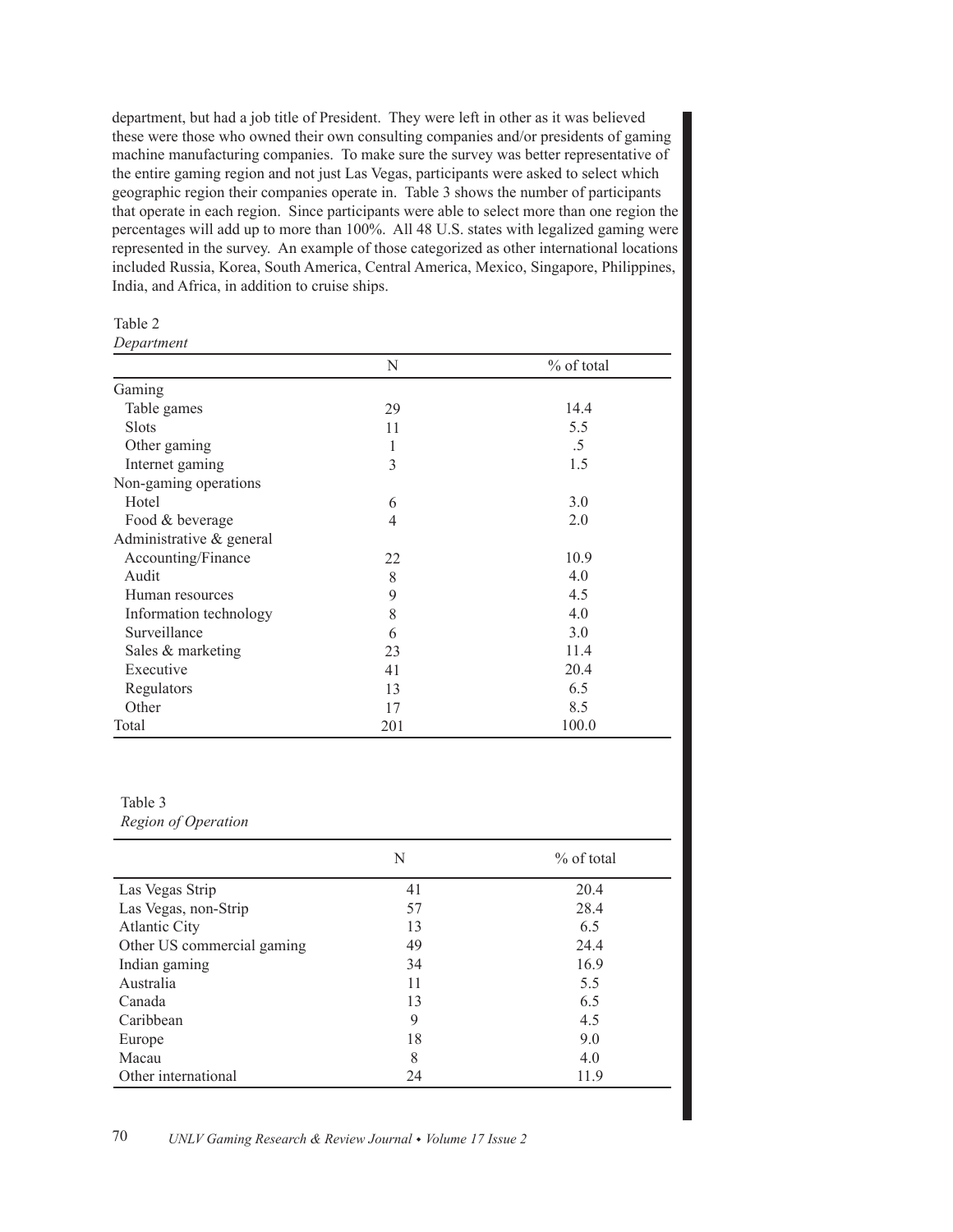# *Program Specifics*

Participants were asked how interested they would be in a gaming master's. Based on a Likert scale of 1 (extremely uninterested) to 5 (extremely interested), the mean score was 3.48. Table 4 shows that the majority of respondents, 37.3%, stated that they were somewhat interested in the master's and 62.7% were somewhat or extremely interested.

Table 4 *Interest in Gaming Master's*

|                        | N   | $%$ of total |
|------------------------|-----|--------------|
| Extremely uninterested | 27  | 13.4         |
| Somewhat uninterested  | 26  | 129          |
| Neutral                | 22  | 10.9         |
| Somewhat interested    | 75  | 37.3         |
| Extremely interested   | 51  | 25.4         |
| Total                  | 201 | 100.0        |

Participants were also asked how important they believed a master's degree in general was to a successful career in gaming in today's environment. Results are shown in Table 5. The mean score was 3.61 and over half, 50.2%, of respondents believed that a master's degree was somewhat important for a successful career in gaming in 2013. An additional 16.4% believed it was extremely important.

Table 5

.

*Importance of a Master's to a Career in Gaming*

|                                   |     | $%$ of total |
|-----------------------------------|-----|--------------|
| Extremely unimportant             | 15  | 7.5          |
| Somewhat unimportant              | 14  | 7.0          |
| Neither unimportant nor important | 38  | 18.9         |
| Somewhat important                | 101 | 50.2         |
| Extremely important               | 33  | 16.4         |
| Total                             | 201 | 100.0        |
|                                   |     |              |

There are a variety of formats available when setting up a program. Table 6 shows the potential formats and which was the most preferred by respondents. Respondents were only allowed to select one option. Almost half of the respondents preferred an online program. The executive format was stated as "designed for working professionals" and typically includes in-person classes on weekends" and was preferred by 37.8% of those surveyed. Some that selected other stated that they prefer a hybrid of executive and online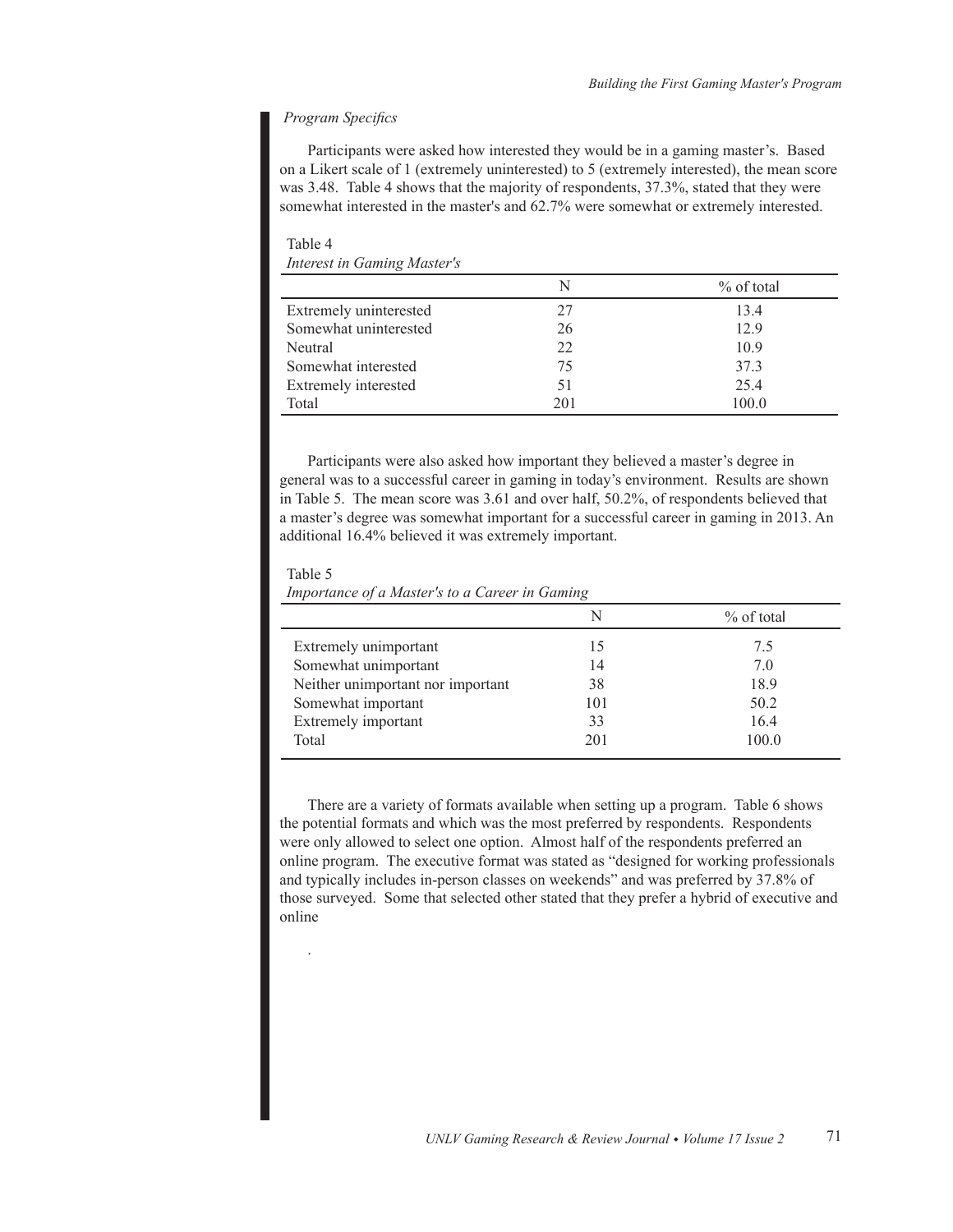Table 6 *Most Preferred Format*

| Most Preferred Format |     |              |  |  |
|-----------------------|-----|--------------|--|--|
|                       | N   | $%$ of total |  |  |
| 2 year full time      | 13  | 6.5          |  |  |
| 4 year part time      |     | 3.5          |  |  |
| Executive             | 76  | 37.8         |  |  |
| Online                | 94  | 46.8         |  |  |
| Other                 | 11  | 5.5          |  |  |
| Total                 | 201 | 100.0        |  |  |

Many master's programs within hospitality have some level of industry experience required for admittance. Respondents were first asked if they believe that industry experience should be a requirement and then were given an open-ended question about how much time. The majority of respondents, 72.1%, stated that they believed industry experience should be required for admittance into any gaming master's program. The average number of years was 3.7, with a range of  $1-12$ . The question was followed up by asking respondent if they believed there should be a work requirement at the management level for admittance. Less respondents agreed with this statement, with only 45.8% stating they believed management experience in gaming should be required for admittance into a master's program. Of those that stated yes, the average number of years was 3.5.

# *Content Areas*

Participants were asked to evaluate 13 content areas on a Likert scale of 1-5 (1) = Extremely unimportant,  $2$  = Somewhat unimportant,  $3$  = Neutral,  $4$  = Somewhat important,  $5 =$  Extremely important). Financial analysis had the largest mean score of 4.37, followed closely by gaming operations  $(4.31)$  and gaming regulations  $(4.29)$ . Eight of the thirteen content areas had mean score over 4 which indicates they are believed to be slightly higher than somewhat important. Human resources had the lowest mean score of 3.63. Table 7 shows the mean responses for all content areas surveyed. Participants were also asked if there was any other content areas they believed should be included. The majority of participants, 59.7%, said no. If respondents said yes, they were asked to list up to four more and rank them on the same Likert scale. For those that said yes, only three areas were stated 5 or more times. Responsible gaming and customer service were each stated by six participants and psychology of gaming was stated by five participants. Each respondent ranked these content areas at least a 4.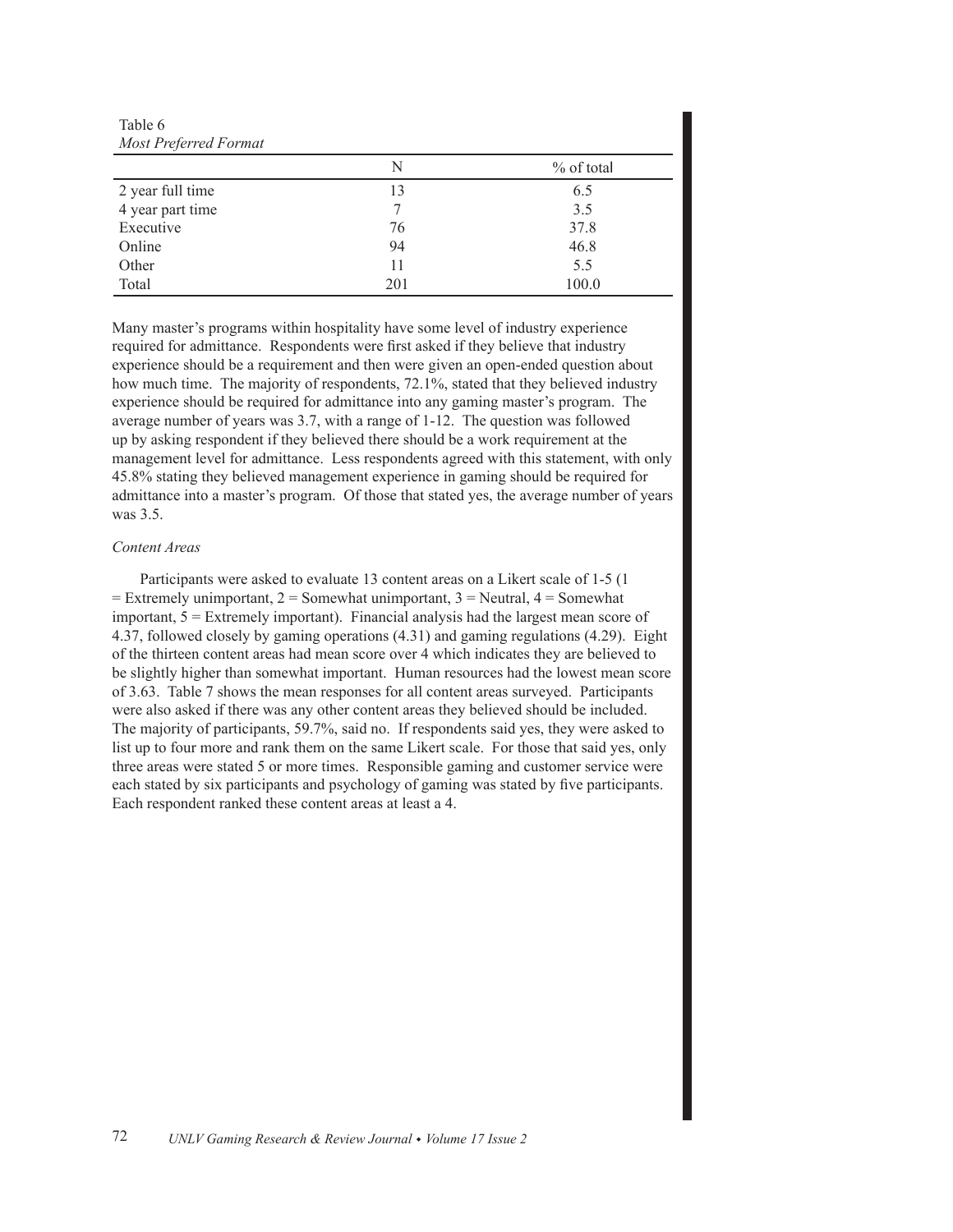|                                                | N   | Mean  | Std. Deviation |
|------------------------------------------------|-----|-------|----------------|
| Financial analysis                             | 201 | 4.37  | 1.155          |
| Gaming operations (tables, slots, poker, etc.) | 201 | 4.31  | 1.074          |
| Gaming regulations, law & compliance           | 201 | 4.29  | 1.170          |
| Casino marketing, including players clubs      | 201 | 4 2 1 | 1.094          |
| Statistical analysis                           | 201 | 4 1 9 | 1.130          |
| Current trends in gaming operations            | 201 | 4.16  | 1.099          |
| Gaming technologies                            | 201 | 4 14  | 1.105          |
| Casino accounting                              | 201 | 4 1 0 | 1.077          |
| Case studies in gaming management              | 201 | 4.04  | 1.076          |
| Internet & mobile gaming                       | 201 | 3.92  | 1.097          |
| Sociology of gaming                            | 201 | 3.74  | 1.061          |
| Government & community relations               | 201 | 3.68  | 1.043          |
| Human resources                                | 201 | 3.63  | 1.120          |

| Table 7                                     |  |
|---------------------------------------------|--|
| Gaming Master's Content Area Mean Responses |  |

*Note:* Likert scale:  $1 =$  Extremely unimportant,  $2 =$  Somewhat unimportant,  $3 =$ Neutral,  $4 =$  Somewhat important,  $5 =$  Extremely important

Further analysis was conducted to see if there were significant differences in the mean scores of the content areas between differing respondent groups. Groups based on gender, age, education, salary, years of gaming experience, and department were analyzed. An independent sample t-test was conducted to examine if there was a difference based on gender. There were no significant differences between males and females for any of the content areas.

All other groupings required one-way ANOVA analyses to determine if there were significant differences in the groupings. For the age groupings, there was only significant differences in the content area of case studies in gaming management,  $F(5,195) = 2.310$ ,  $p = 0.046$ . Based on Levene's test of homogeneity of variances,  $p = 0.472$ , equal variances are assumed so Tukey's HSD was used to determine which age groups differed. The additional analysis found that respondents under 25 differed from those that were 65 and over. Respondents under 25 believed that case studies are more important than those 65 and over believed. Table 8 presents all significant difference found in one-way ANOVA analyses.

The next demographic grouping analyzed was education. Two content areas were found to have significant differences, gaming regulations,  $F(5.195) = 3.016$ ,  $p = .012$  and gaming operations,  $F(5,195) = 3.230$ ,  $p = .008$ . Based on Levene's test of homogeneity of variances,  $p = .000$ , equal variances are not assumed for each content area so the more robust test of Dunnett T3 was then used to determine which education groups differed. For gaming regulations, those with some college believed this content area was more important than those who had a 4 year degree or a Master's. In addition those who did not attend past high school believed that gaming regulations were more important than those with a 4 year degree. For gaming operations, respondents with some college believed this was more important than those with a 4 year degree.

When evaluating years of experience, human resources was the only content area that had significant differences,  $F(5,195) = 3.859$ ,  $p = .002$ . Based on Levene's test of homogeneity of variances,  $p = .688$ , equal variances are assumed so Tukey's HSD was used to determine which groups differed. Those respondents with less than 5 years of experience and those with 6 to 10 years of experience believed that human resources was less important than those who had over 25 years of experience.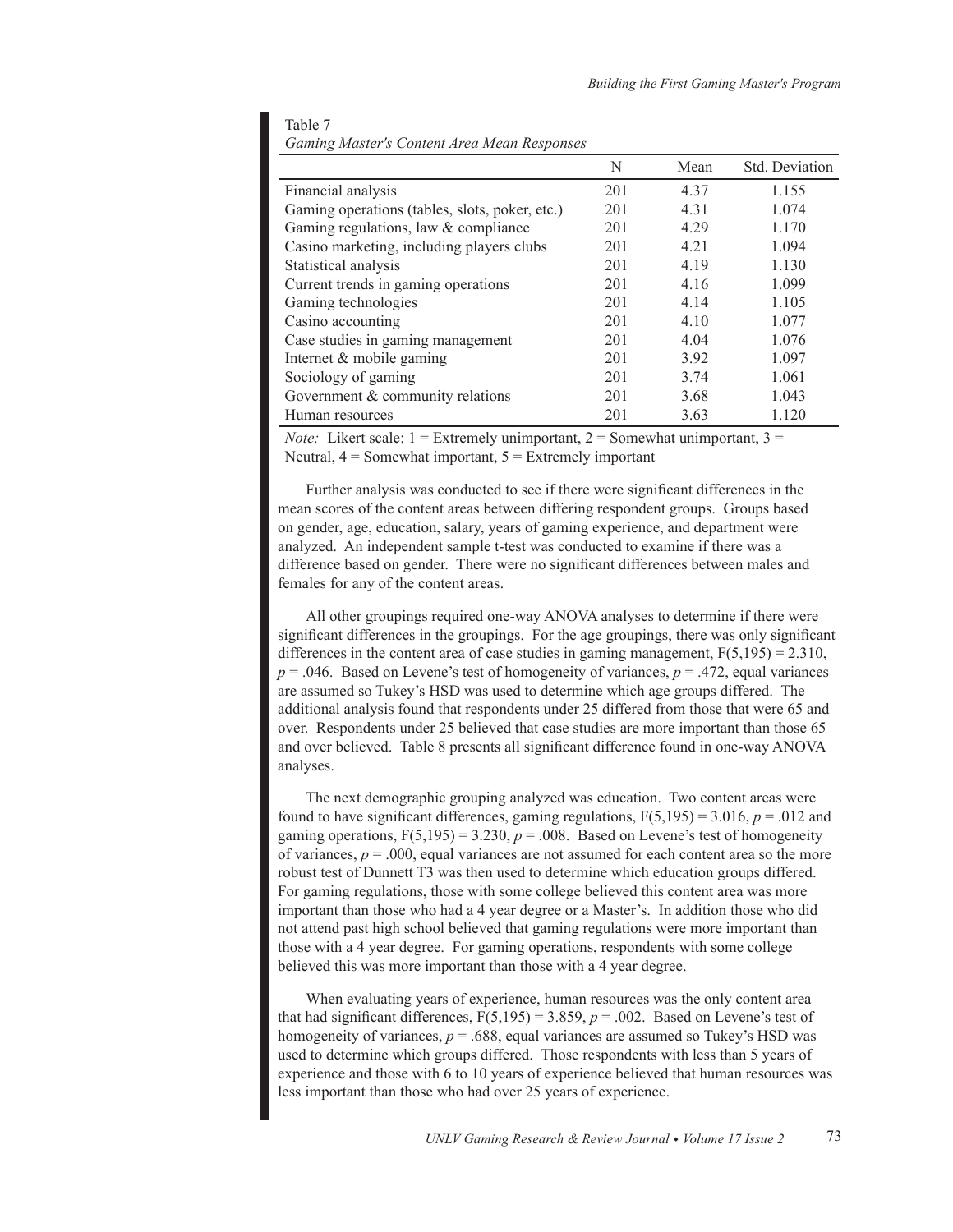For the salary and department groupings there were no content areas that had significant differences. A slight modification was made to the department grouping for the ANOVA to be run. The other gaming and Internet gaming were combined into one group and classified as other gaming.

# Table 8.

Summary of Significant Differences in Content Area Mean Response by Demographic *Groupings*

| Content Area                            | Demographic<br>Groupings              | N  | Mean | Std.<br>Deviation | One-Way<br>ANOVA Sig. |
|-----------------------------------------|---------------------------------------|----|------|-------------------|-----------------------|
| Case studies in gaming                  | Under 25 <sup>a</sup>                 | 7  | 4.86 | .378              | .046                  |
| operations                              | 65 and Over <sup>a</sup>              | 12 | 3.33 | 1.231             |                       |
| Gaming regulations,<br>law & compliance | High school and<br>below <sup>b</sup> | 9  | 4.78 | .441              | .012                  |
|                                         | Some college $c, d$                   | 28 | 4.93 | .262              |                       |
|                                         | 4 year degree b, c                    | 78 | 4.08 | 1.307             |                       |
|                                         | Master's d                            | 56 | 4.13 | 1.207             |                       |
| Gaming operations                       | Some college <sup>e</sup>             | 28 | 4.86 | .356              | .008                  |
|                                         | 4 year degree <sup>e</sup>            | 78 | 4.03 | 1.206             |                       |
| Human resources                         | $0-5$ years $f$                       | 40 | 3.22 | 1.143             | .001                  |
|                                         | $6-10$ years $\frac{8}{3}$            | 32 | 3.34 | 1.125             |                       |
|                                         | Over 25 years f, g                    | 32 | 4.19 | .965              |                       |

*Note:* Matching letters specify groups with significant differences

# **Discussion**

If there is minimal interest in the program, there are a couple concerns: 1) industry will not support the program and hire graduates and 2) enrollment will be low if interest is demand. This survey did not ask about enrollment intentions, just general interest, and it appears this program has great interest. If industry, and more specifically those that do the hiring or select the appropriate candidates, have an interest in a gaming master's and support it there may be more benefits given to those who pursue the degree. This could assist in decreasing the high percentage of people such as those from Cargill's (1995) study who do not believe there is immediate benefits to obtaining a master's degree. Approximately 63% of respondents were interested in a master's in gaming. This interest in a gaming master's is not just by those with a 4 year degree and below. For those that already have a master's degree, 55% stated that they were somewhat or extremely interested in a gaming master's. Comments from some respondents concerning a potential master's in gaming include:

• "Great idea. It is time that the gaming industry will educate their own." -Surveillance, no title given

• "Gaming is such a unique industry; a Masters program would be a great way to open doors." - Internal Audit Manager

"This would be an excellent and interesting program to participate in." - Senior Internal Audit

"I think this is a brilliant idea. The gaming industry definitely needs a masters program geared toward grooming executive level employees to understand how the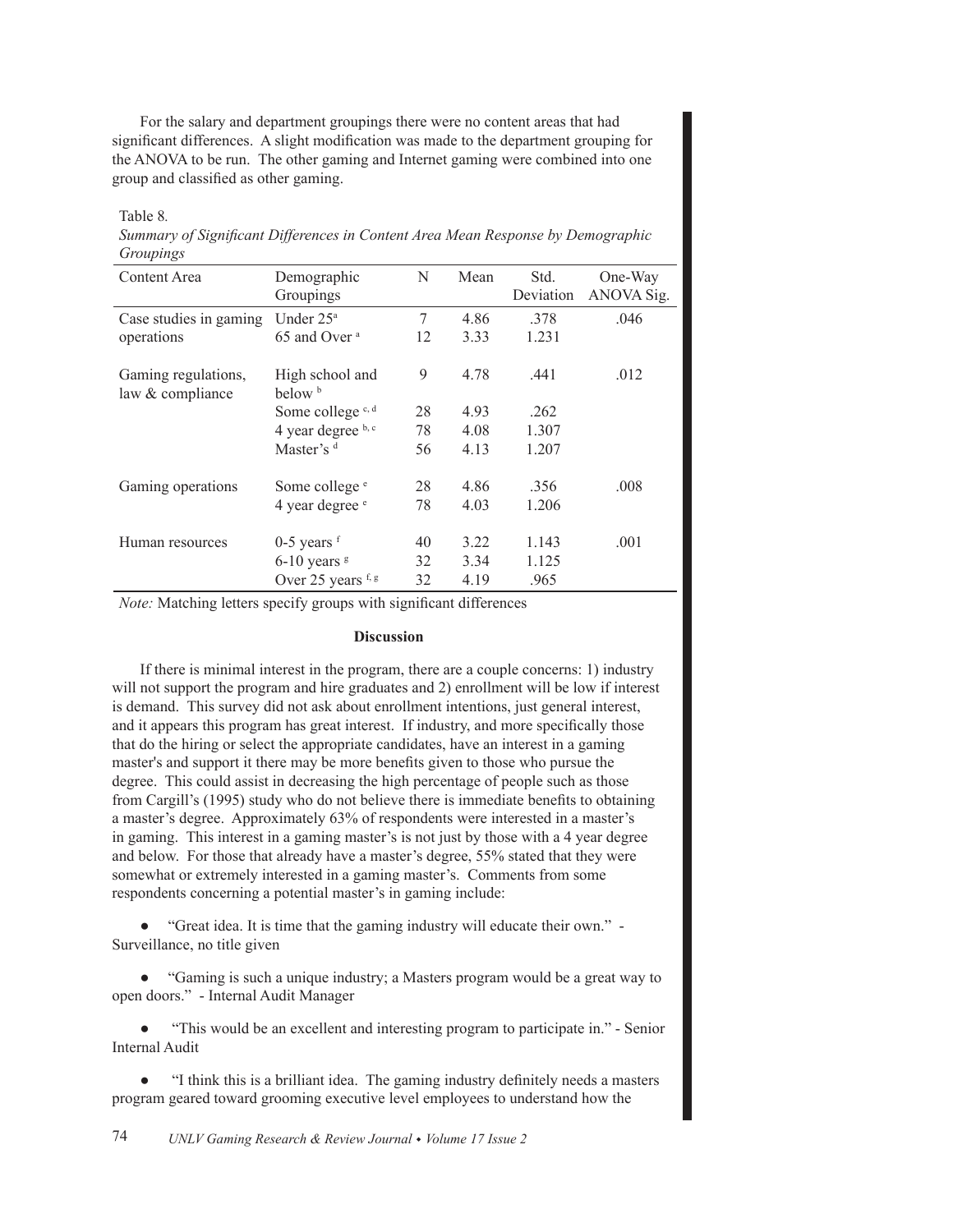operations work." - Executive Director of Compliance

Getting industry's perspective on a new master's program is crucial to the success of the program since industry representatives are the ones that will or will not hire the graduates (Gursoy et al., 2012; Gursoy & Swanger, 2004; Nelson & Dopson, 2001). If industry does not find value in the program they will not hire the graduates (Cargill, 1995). In addition to being the ones that hire the graduates, those currently in the industry will have a better idea of what is necessary for success in the gaming industry. A table games supervisor stated, "For the proposed program to be credible and provide a proper return on investment it will take the endorsement and close relationship of gaming companies."

Results of this survey show that over 66% of respondents believe that a master's is somewhat or extremely important to a successful career in gaming. If two thirds of the respondents believe a master's is important, they may be more likely to hire graduates with this degree. While a majority of respondents believed a master's was important a table games employee believed that currently a master's degree was not important, but he thought that would change in the future.

While in 2013 I do not believe a master's degree is valuable to the gaming industry, this trend will change as more competition (including local, foreign  $\&$ online) emerges, and the margins become tighter. Many current industry leaders do not posses (much) formal education, which trickles down to the hiring, managing, etc. processes, but I do believe this will change in the next 20 years. When this dynamic changes and (more) educated persons become executives, the higher level of education one achieves will make those persons exponentially more valuable. It is then that I would recommend a person obtaining a Master's degree, but not at this moment.

The degree alone is not sufficient though. With almost three fourth of respondents believing that some level of work experience should be required for admittance into the program it shows the importance that industry puts on working in the industry not just knowing about it from a theoretical perspective. Ineson, Rhoden, and Alexieva (2011) found similar results of the importance of work experience although these results of  $\text{3.7}$  years are almost four times the amount of time that study found. A table games director stated "a combination of work and school is important. Knowledge is great but the unique nature of the industry requires hands on experience" while a slot product manager wrote that "gaming experience should be a requirement." The Executive Director of Compliance noted earlier that supported the master's degree also said "gaming" is a different breed and having actual gaming knowledge and experience is extremely beneficial at an executive level." Even those relatively new to the industry agree with this as an intern stated "more weight should be placed on industry experience."

The success of any program is also affected by the format in which it is offered. If a program is not offered in the right format, industry may not support their employees attending. Approximately 85% of all respondents believed the program should be offered as online or executive. Even those whose job responsibilities occurred in Las Vegas preferred these formats,  $82\%$ , although more preferred executive  $(57\%)$  over online  $(24\%)$ . These results are not surprising since almost three fourths also stated that work experience should be a requirement for admission and that gaming has become a global industry and is no longer Las Vegas centric. A table games supervisor stated that "the gaming industry is expanding rapidly and all over. Online is the key to success here." Another table games manager stated a similar thing: "Considering our location and the fact that the center of the gaming universe has shifted to Asia, please put some thought in offering this course online." A few general managers also support the idea of an online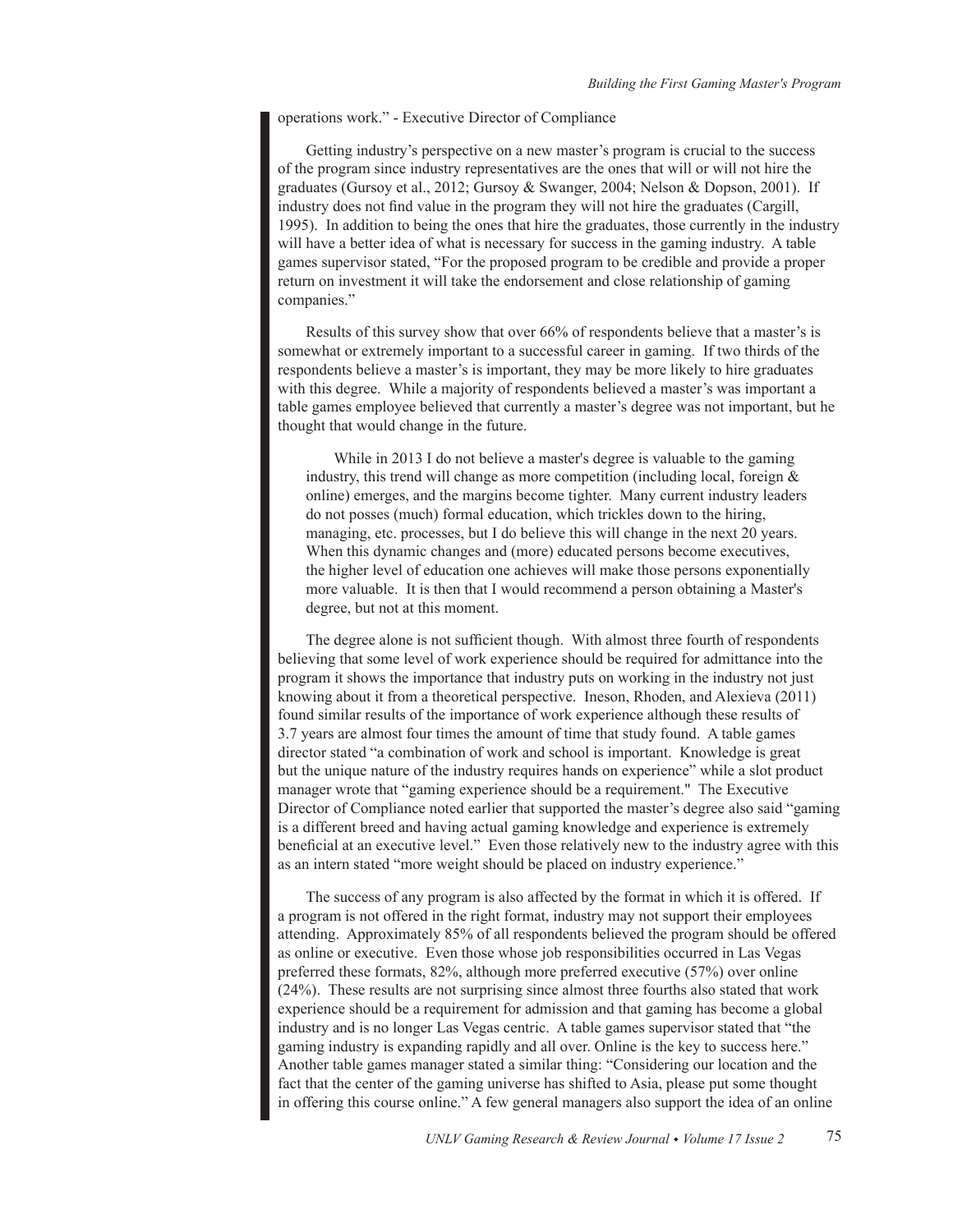program due to the flexibility it brings.

Involving industry in curriculum development in addition to the type of program is also very important to the success of the program (Gursoy et al., 2012; Nelson & Dopson, 2001). The fact that there were only minimal significant differences in the content areas is a good indicator. This is an indication that the content surveyed is similarly important to those across all demographics and departments. Not only is the content similarly important to most groups it also falls higher on the importance scale, with the lowest content area falling closer to somewhat important than neutral. In addition, nine of the content areas were rated as somewhat important and higher. The fact that there were only a few respondents,  $2.5\%$ , who stated other content areas other than the ones surveyed may be an indication that the current curriculum courses are on the right track.

# **Conclusion, Limitations, and Future Research**

Industry feedback on university curriculum is important to the success of a program because without support from industry, the degree may not be valuable to those responsible for hiring or selecting candidates. In addition to the general importance to involving industry when building curriculum, this is further supported in Nevada's belief of higher education to have "frequent communication with industry stakeholders to best respond to their needs" (Brookings Mountain West, 2011, p. 129). This paper presents key findings about a potential master's in gaming from a variety of personnel in the gaming industry. The respondents are from a wide range of ages, experience, departments, and regions. Even with the wide range of respondent experiences, the average number of years the respondents worked in gaming was 16 years. The high number of years of work experience in gaming gives support that the sample would have a good idea of what content a gaming master's should include. Results of this study show that respondents prefer an online or executive program with over 3 years of industry experience required before admittance to the program. Results also show that there are only a few significant differences on the importance of certain content areas among differing demographic sub-groups.

Although this study gives some good insight into the demand for a gaming master's and what that program should look like, care should be taken in implementing a master's in gaming based solely on these results. While this study involves 201 respondents and may be large enough to analyze as a whole, some sub-groups based on demographics may not be large enough for meaningful results. In addition some sub-groups are overrepresented as a percentage compared to the industry. For example, in this study 20.4% of respondents were from the Executive department and making larger salaries. While this is not representative of the industry in that 20.4% of all employees are not executives, the executive interest is crucial to the success and support of a master's in gaming. As a preliminary study though, the results are meaningful to know what to further analyze. This study could be replicated to get a larger sample and could be targeted toward certain departments or regions. This additional study could then be analyzed to investigate actual demand in the program from those who would enroll.

Another limitation concerns this list of course content provided. While much preliminary work was done prior to selecting what to include in the survey, without overburdening the respondents, some content areas may have unintentionally been excluded. By allowing respondents to type in other content this limitation was somewhat addressed, but some respondents may not think of content to fill in and believe that all the content listed was sufficient. This could be alleviated in a couple ways: 1) replicate the survey will a new list of content that either extends the original survey or just includes the new content or 2) use results of this survey to do focus groups or interviews with gaming employees to get a more in-depth understanding of the content needed.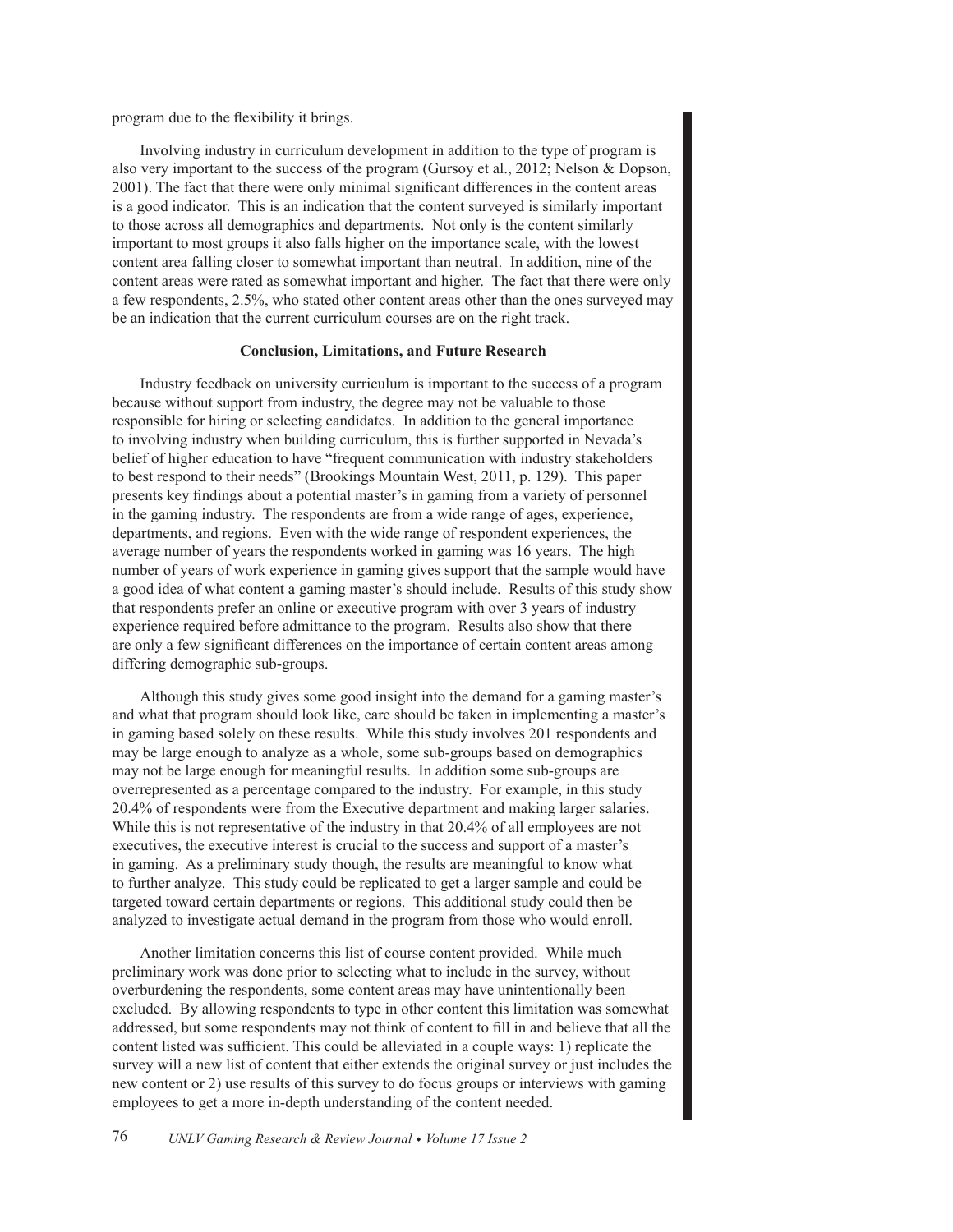# **References**

American Gaming Association (2013). 2013 state of the states: The AGA survey of casino entertainment. Retrieved from http://www.americangaming.org/sites/default/files/ uploads/docs/aga sos2013 fnl.pdf

Assante, L. M., Huffman, L., & Harp, S. S. (2007). Conceptualization of quality indicators for U.S. based four-year undergraduate hospitality management programs. Journal of Teaching in Travel & Tourism,  $7(2)$ , 51-71.

Bernhard, B. (2009). The battered gaming industry: A case study for our times? UNLV Gaming Research & Review Journal, 13(1), 55-58.

Bernhard, B., & Ahlgren, M. (2011). Las Vegas and Houston: Global command centers in the sun belt. UNLV Gaming Research & Review Journal,  $15(2)$ ,  $5-15$ .

Bosselman, R., & Fernsten, J. (1989). Graduate hospitality and tourism education: A review of programs. Hospitality & Tourism Educator,  $2(1)$ , 27-29.

Brookings Mountain West (2011). Unify. Regionalize. Diversify. An economic development agenda for Nevada. Retrieved from http://www.brookings.edu/~/media/ research/files/papers/2011/11/14%20nevada%20economy/1114\_nevada\_economy.pdf

Cargill, C. (1995). The master's degree: Perceptions of corporate professionals from three segments of the hospitality industry. Hospitality and Tourism Educator,  $7(4)$ , 51-54.

Cummings, L. E. (1996). Educating for the gaming industry: Need, profile, and suggested schema. Gaming Research & Review Journal, 3(2), 39-56.

Cummings, L. E.,  $&$  Brewer, K. P. (1996). Issues facing education in an emerging aspect of tourism: the gaming industry. Journal Tourism Recreation Research, 21(2), 63-68.

Dopson, L., & Nelson, A. A. (2003). Future of hotel education: Required program content areas for graduates of U.S. hospitality programs beyond the year 2000 - part two. Journal of Hospitality & Tourism Education,  $15(2)$ ,  $11-17$ .

Dopson, L. R., & Tas, R. F. (2004). A practical approach to curriculum development: A case study. Journal of Hospitality & Tourism Education,  $16(1)$ , 39-46.

Eadington, W. R. (1995). There's no substitute for education. Casino Executive,  $1(1)$ , 58.

Enz, C. A., Renaghan, L. M., & Geller, A. N. (1993). Graduate-level education: A survey of stakeholders. The Cornell Hotel and Restaurant Administration Quarterly, 34(4), 90-95.

Freed, J. Q. (2010, February 12). Industry needs flexible graduates. Retrieved from http:// www.hotelmanagement.net/industry-needs-flexible-graduates

Gaming Inspection and Coordination Bureau. (2013). Quarterly gaming statistics. Retrieved from http://www.dicj.gov.mo/web/en/information/DadosEstat/2012/ content.html#n3

Graduate Management Admission Council. (2012). MBA com prospective students survey: Survey report. Retrieved from http://www.gmac.com/~/media/Files/gmac/ Research/prospective-student-data/2012prospectivestudentssr.pdf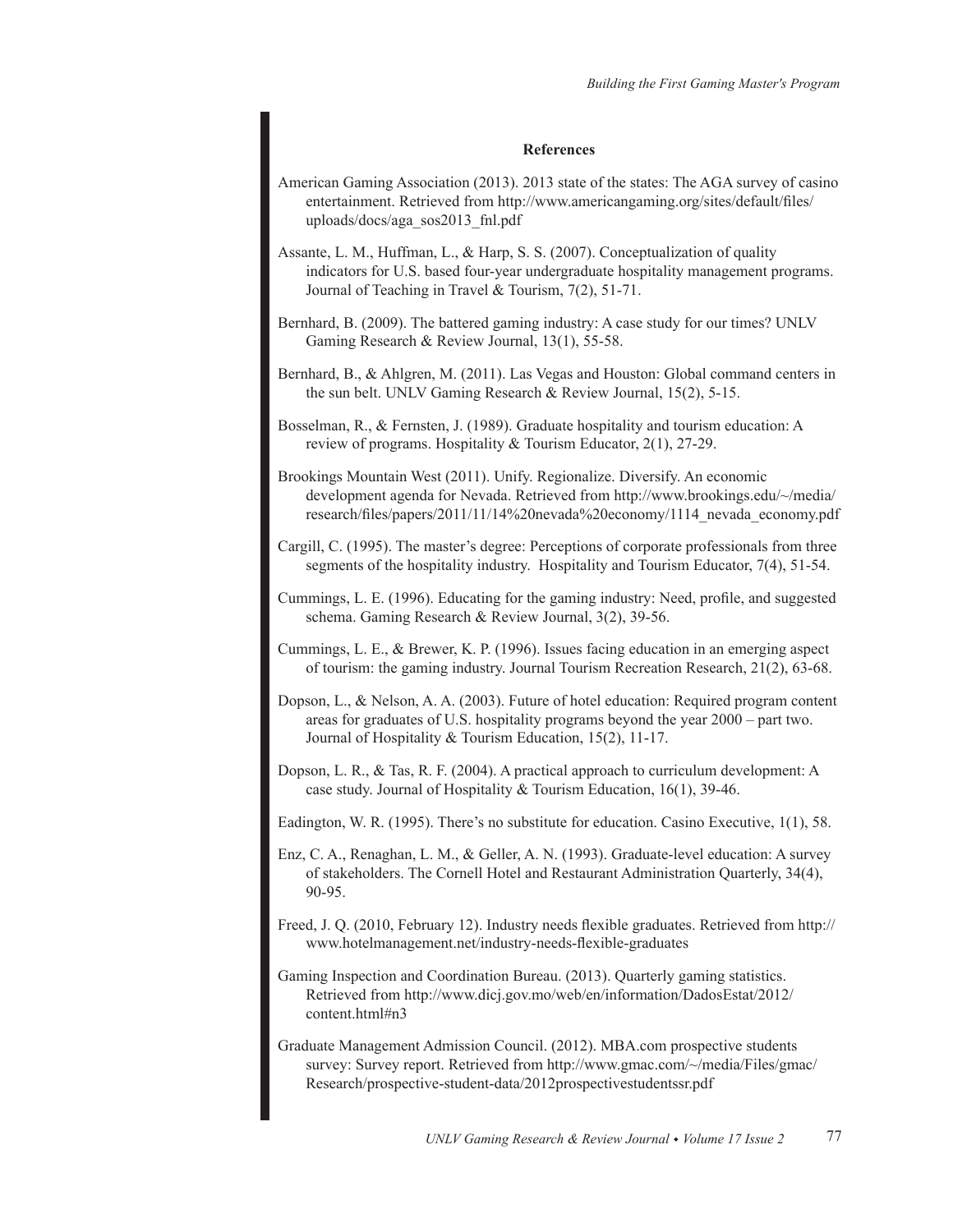- Gursoy, D., Rahman, I., & Swanger, N. (2012). Industry's expectations from hospitality schools: What has changed? Journal of Hospitality & Tourism Education, 24, 32-42.
- Gursoy, D., & Swanger, N. (2004). An industry driven model of hospitality curriculum for programs housed in accredited colleges of business, part I. Journal of Hospitality & Tourism Education,  $16(4)$ , 13-20.
- Gursoy, D., & Swanger, N. (2005). An industry driven model of hospitality curriculum for programs housed in accredited colleges of business, part  $\Pi$ . Journal of Hospitality & Tourism Education,  $17(2)$ , 46-56.
- H2 Gambling Capital. (2013, March 28). H2 Interactive gambling report commissioned by Odobo. Retrieved from http://www.h2gc.com/article/h2-interactive-gamblingreport-commisioned-by-odobo
- Horng, J., & Lu, H. (2006). Needs assessment of professional competencies of F&B/ hospitality management students at college and university level. Journal of Teaching in Travel & Tourism,  $6(3)$ , 1-26.
- Ineson, E. M., Rhoden, S., & Alexieva, I. (2011) Success in hotel management: Implications for M-level course design in Bulgaria, Journal of Hospitality, Leisure, Sport & Tourism Education,  $10(2)$ ,  $30-49$ .
- Jerrett, J. (1995). Higher learning. The Grogan Casino Report, 4(2), 23.
- Kay, C., & Russette, J. (2000). Hospitality-management competencies: Identifying managers' essential skills. Cornell Hotel and Restaurant Administration Quarterly,  $41(1)$ , 52-63.
- King, P., & Hang, F. (2011). Career perceptions of undergraduate gaming management students. Journal of Teaching in Travel & Tourism,  $11(4)$ ,  $367-391$ .
- Lefever, M. M. & Withiam, G. (1998). Curriculum review: How industry views hospitality education. Cornell Hotel and Restaurant Administration Quarterly, 39(4), 70-78.
- Milman, A. (2001). Hospitality and tourism curriculum development: A qualitative casestudy approach. Journal of Teaching in Travel & Tourism,  $1(4)$ , 65-76.
- Nelson, A. A.,  $\&$  Dopson, L. (2001). Future of hotel education: Required skills and knowledge for graduates of U.S. hospitality programs beyond the year 2000-part one. Journal of Hospitality & Tourism Education,  $13(5)$ , 58-67.
- Nevada State Gaming Control Board. (2012). Gaming Revenue Report. Retrieved from http://gaming.nv.gov/modules/showdocument.aspx?documentid=7618
- Nevada State Gaming Control Board. (2013). State Gaming Control Board Information Sheet. Retrieved from http://gaming.nv.gov/modules/showdocument. aspx?documentid=8126
- O'Keeffe, K. (2013, July 1). Macau gambling revenue up 21% on year in June at MOP28.27 Bln. The Wall Street Journal. Retrieved from http://online.wsj.com/ article/BT-CO-20130701-700369.html
- Okeiyi, E., Finley, D., & Postel, R. (1994). Food and beverage management competencies: Educator, industry, and student perspective. Hospitality  $\&$  Tourism Educator,  $6(4)$ , 37-40.